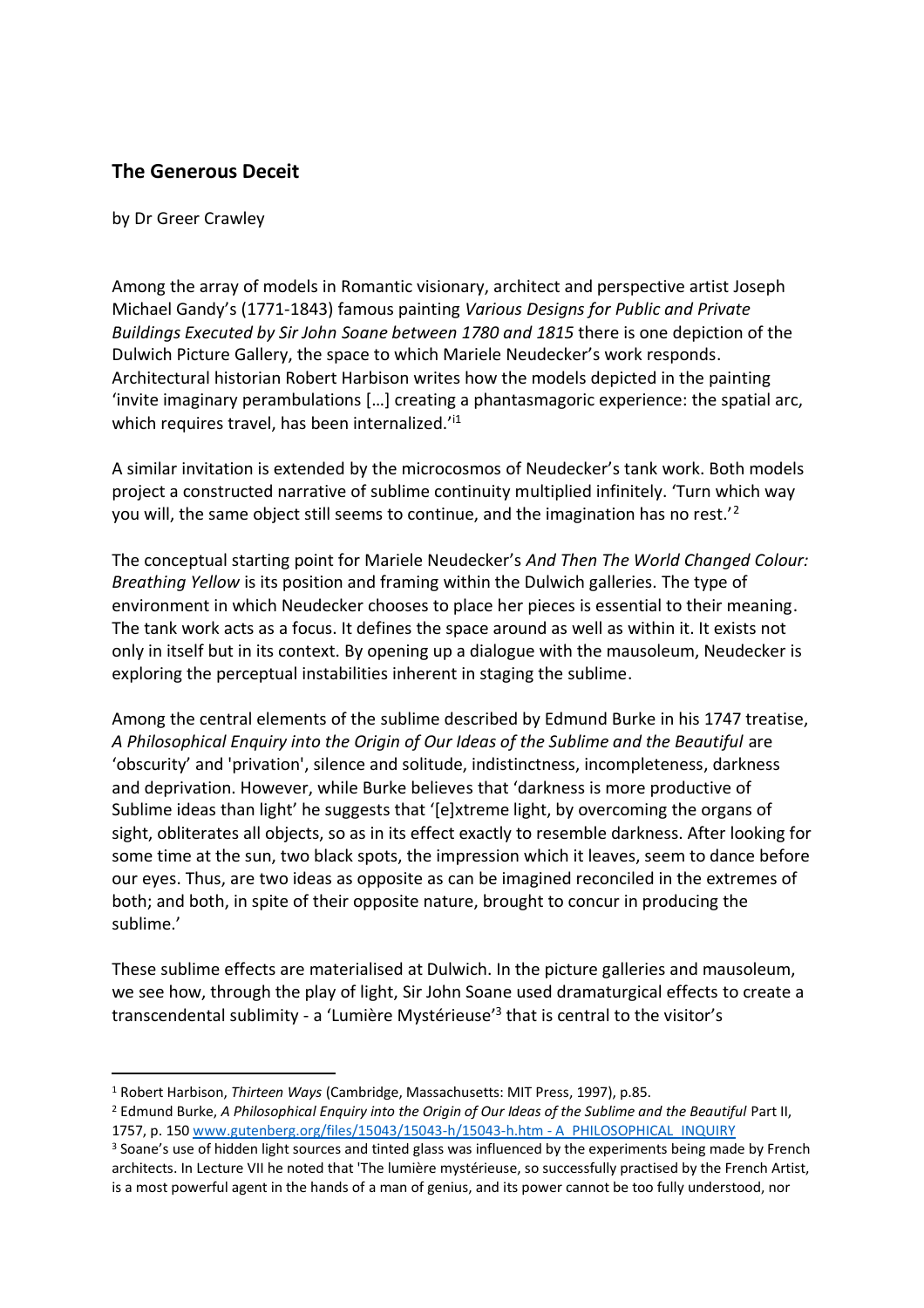experience. Author and architect Calum Storrie in *The Delirious Museum* describes how, as the visitor moves from one wing of the gallery to the other across the short axis through the mausoleum, 'there at the periphery of one's vision is the suffused yellow light of the tomb, creating a kind of persistent cerebral after-image'<sup>4</sup>

Neudecker's tank work is a concentrated, charged version of Soane's luminous effects that echoes the ambient atmospherics within the mausoleum. The artist like the architect has experimented with different filters and the optical effects of refraction, reflection and projection. While their media varies from tinted glass and masonry to chemicals and fluids, the emphasis remains on the materiality of light to produce sensations 'of wildness and even of surprise and wonder'. <sup>5</sup>

Both Soane and Neudecker manipulate visibility through physical and visual screening. They have created compositions formed of tightly controlled vistas and prospects. We view the galleries through Soane's sectional cuts and the scene within the tank through slices of an external landscape. Neudecker explains how her representations of vast landscapes are framed and cropped by lenses, or narrowed by cones of light. 'I have made work in the past where sightlines through architectural spaces, windows and doorframes crop images. I like to set up sculptural scenarios where the images are limited in access and thereby I'd emphasize the restricted view from the outset - the vast black space only gets partially revealed in shafts of artificial light.'

These allusions to the limitation and threshold of vision appear frequently in her installations. In *There are Unknown Unknowns* [2012], two images of the inside of the eye are placed side by side on the wall, and *In 400 Thousand Generations* [2009] a reference to the evolutionary development of the photosensitive tissue of the human eye, there are two large liquid filled eye-like glass spherical tanks. Scientific and medical studies into the physical and perceptual operations of the eye also informed Soane's interest in optics which was both personal and aesthetic. He had become particularly sensitive to light and the lack of light as his eyesight was failing and he was to undergo eye surgery in 1825.

Both building and tank work embody visual experience. The scenic perspectives constantly shift as perceptual and physical transitions are made between the space, the tank, and the light. This engagement with the tank and mausoleum is compelling. We come to understand each through the experience of the other. Our perception of the temperature, the sound, the smell inside the painting and tank is informed by our sensual and physical experience of the atmospherics in the mausoleum. In the Burkean sublime, the dramatic and dynamic conditions of climate and weather contributed to the architecture of sensations and at Dulwich, Soane used both artificial and natural means to create a 'poetics of weather' where 'the visitor passes from warm, quiet rooms with timber floors, rich red walls and an even light to echoes, pale stone surfaces, chilled air, defined shadows and an amber glow.'<sup>6</sup>

l

too highly appreciated.' Arthur T. Bolton (ed.), *Sir John Soane Lectures on Architecture* (London: Sir John Soane's Museum, 1929), p.126.

<sup>4</sup> Calum Storrie, *The Delirious Museum* (London: I.B. Taurus, London, 2006), p.123.

<sup>5</sup> Bolton (ed*.), Sir John Soane*, *Lectures on Architecture.* p.114.

<sup>6</sup> Jonathan Hill, *Weather Architecture* (London: Routledge, 2013),p.139.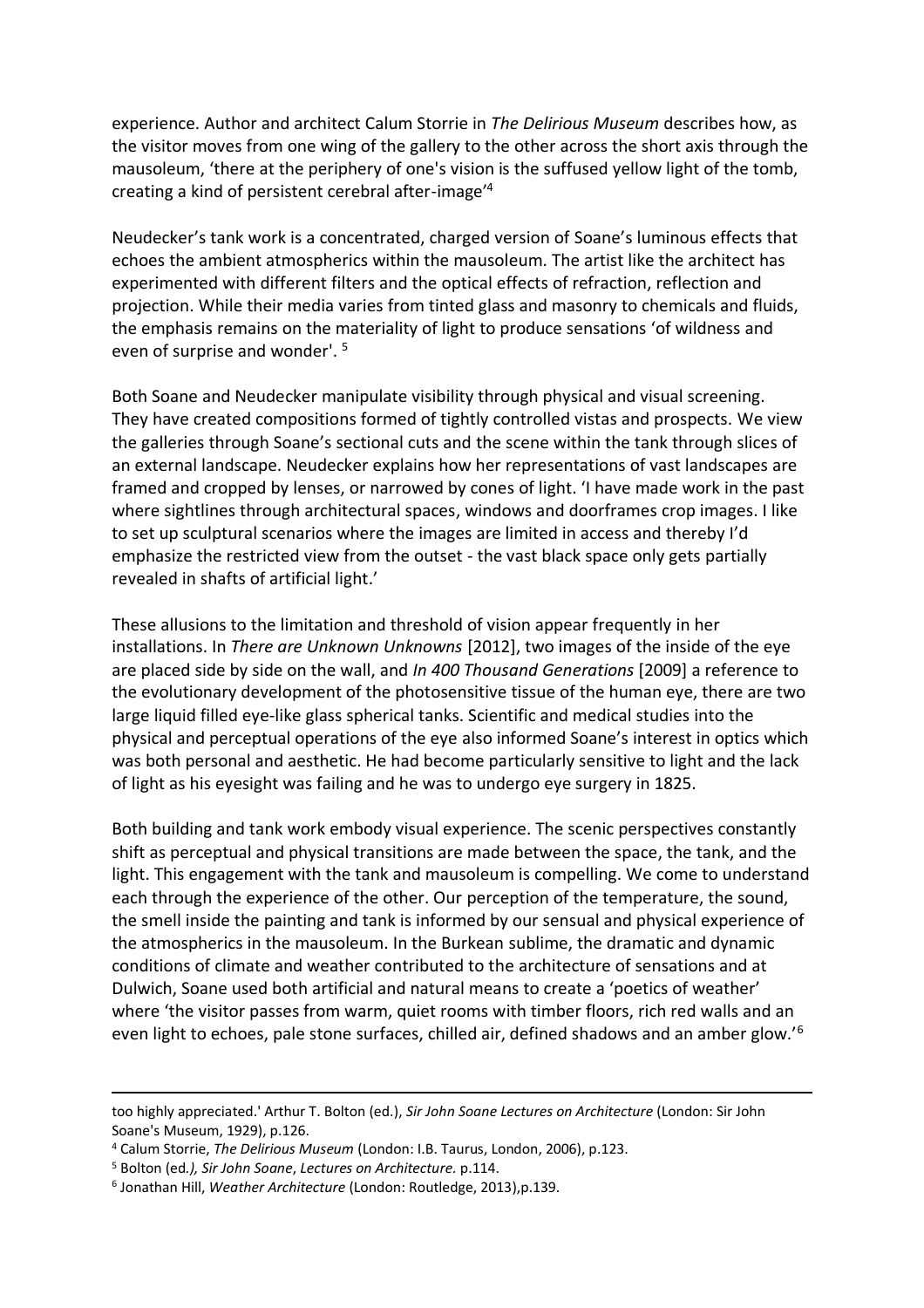The scale of the mausoleum like that of the tank work is small but the dramatic play of light and shadow create the illusion of greater depth and perspective. Burke referred to this effect as the 'artificial infinite' observing that 'the eye not being able to perceive the bounds of many things, they seem to be infinite, and they produce the same effects as if they were really so'.<sup>7</sup> This 'generous deceit' was for Burke the sign of a true artistic imagination.

There are affinities between Dulwich, the tank work and the experiential dimensions and scenographic effects of the diorama. In Soane's mausoleum and picture gallery and Neudecker's tank work, the visitor wanders through a collection of images and impressions making an imaginative journey through a staged environment. Soane and Neudecker aim to create experience by means of the mise en scène. The tank work and the galleries are similar in their construction of reality and in their carefully choreographed and crafted presentations. Soane and Neudecker's works have been noted for their references to illusion, artificiality, and the simulacrum. Neither attempts to hide the mechanics of their illusions but wants us to see how they are created. Soane deliberately chose faux marble for the tombs and pillars in the mausoleum and designed external fake doors and, above them, small false sarcophagi. Subsequently, various extensions were made to Soane's original building and then most of the gallery and mausoleum were destroyed by a bomb in 1944 and have been reconstructed.

In both tank work and building, all possible scenic effects have been used to construct a convincing reality but at the same time offer both the illusion and the failure of such an illusion.

Neudecker's work questions the relationship between reality and representation, between what we see and what we want to believe. Her works are fictional, constructed and staged and like Soane, the artist is in control of the level of constructed authenticity. She has said how she seeks 'to penetrate the surface of expectation, to generate interference in our perception'.

Through suggestion, semblances, and simulacra, Neudecker and Soane remind us of the deficiencies in perception. They show us that everything is provisional, changeable and dependent on experience; that there is no single explanation, only interpretation. In the tank, as in nature, there is a continual temporal redefinition. This event-filled space is layered through with the physicality of time visualised by chemical processes. In her tank, things are happening; the landscape is in flux. The trees in the tank form a still life that is still alive, or rather slowly moving and kept in suspension between life and death.

Burke believed that sensory experience and perceptions could be derived from the 'great and sublime' in nature; 'the darkest woods', and 'the shade of the oldest and most spreading oaks' or 'any of the robust trees of the forest'.<sup>8</sup> These associations made between the qualities of landscape with architecture informed Soane's own aesthetics and in one of his lectures on architecture he noted that 'pious men of deep reflexion and superior

 $\overline{a}$ 

<sup>8</sup> Edmund Burke, *A Philosophical Enquiry into the Origin of Our Ideas of the Sublime and the Beautiful* Part III, 1757, p. 196 [www.gutenberg.org/files/15043/15043-h/15043-h.htm -](http://www.gutenberg.org/files/15043/15043-h/15043-h.htm#A_PHILOSOPHICAL_INQUIRY) A\_PHILOSOPHICAL\_INQUIRY

<sup>7</sup> Edmund Burke, *A Philosophical Enquiry into the Origin of Our Ideas of the Sublime and the Beautiful* Part II*,*  1757, p. 149 [www.gutenberg.org/files/15043/15043-h/15043-h.htm -](http://www.gutenberg.org/files/15043/15043-h/15043-h.htm#A_PHILOSOPHICAL_INQUIRY) A\_PHILOSOPHICAL\_INQUIRY